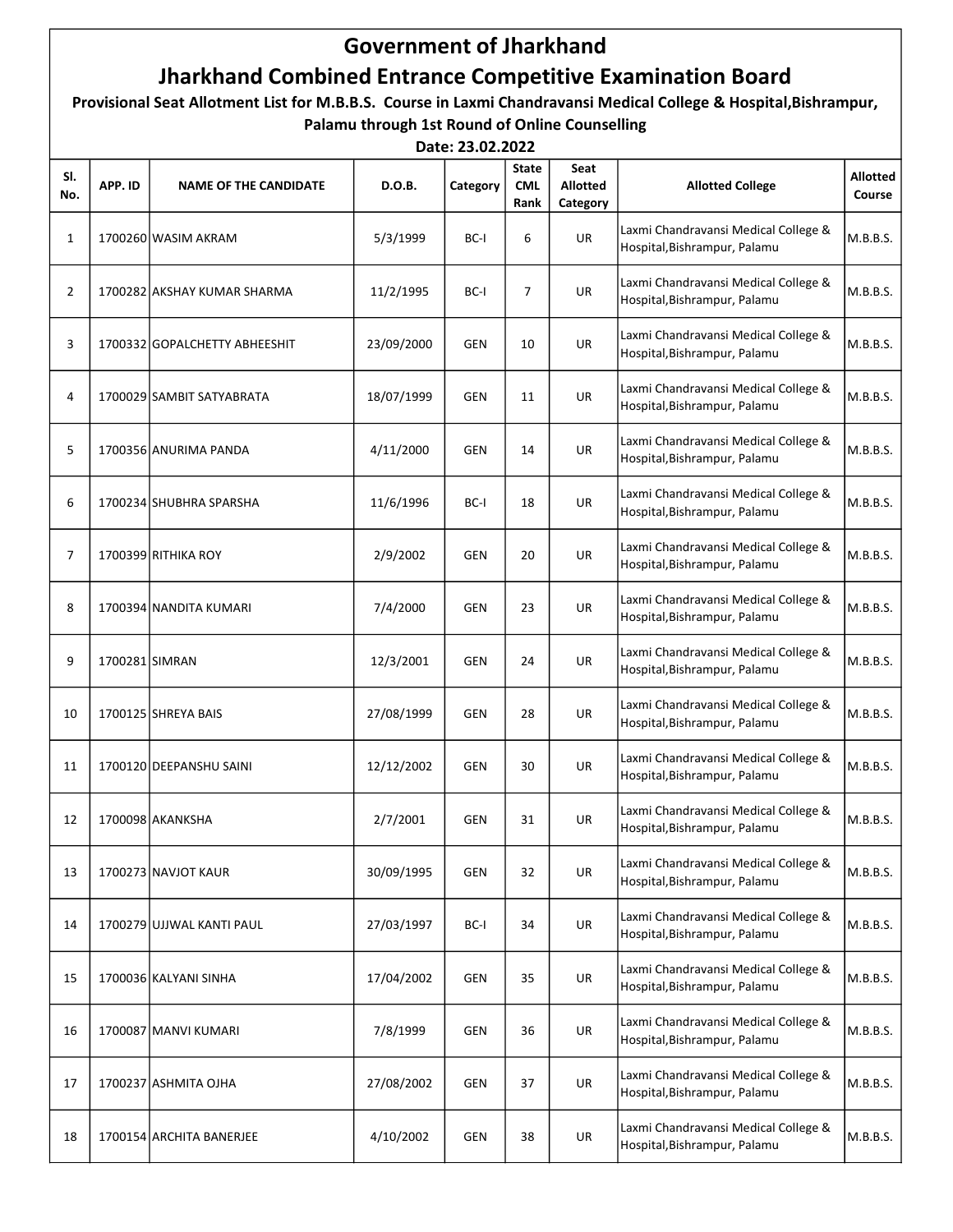| SI.<br>No. | APP. ID | <b>NAME OF THE CANDIDATE</b>    | D.O.B.     | Category   | <b>State</b><br><b>CML</b><br>Rank | Seat<br><b>Allotted</b><br>Category | <b>Allotted College</b>                                              | <b>Allotted</b><br>Course |
|------------|---------|---------------------------------|------------|------------|------------------------------------|-------------------------------------|----------------------------------------------------------------------|---------------------------|
| 19         |         | 1700274 RUPESH KUMAR VERMA      | 12/6/2001  | <b>GEN</b> | 39                                 | <b>UR</b>                           | Laxmi Chandravansi Medical College &<br>Hospital, Bishrampur, Palamu | M.B.B.S.                  |
| 20         |         | 1700336 ASHISH KUMAR ROY        | 20/11/1998 | GEN        | 41                                 | <b>UR</b>                           | Laxmi Chandravansi Medical College &<br>Hospital, Bishrampur, Palamu | M.B.B.S.                  |
| 21         |         | 1700214 KHUSHWANT SINGH RATHORE | 18/01/2000 | <b>GEN</b> | 45                                 | <b>UR</b>                           | Laxmi Chandravansi Medical College &<br>Hospital, Bishrampur, Palamu | M.B.B.S.                  |
| 22         |         | 1700330 MOTI MITRA              | 5/10/1998  | GEN        | 48                                 | UR                                  | Laxmi Chandravansi Medical College &<br>Hospital, Bishrampur, Palamu | M.B.B.S.                  |
| 23         |         | 1700049 ARFIYA SHABNAM          | 5/2/2002   | BC-I       | 50                                 | <b>UR</b>                           | Laxmi Chandravansi Medical College &<br>Hospital, Bishrampur, Palamu | M.B.B.S.                  |
| 24         |         | 1700269 TANISHA JHA             | 28/01/2000 | <b>GEN</b> | 51                                 | <b>UR</b>                           | Laxmi Chandravansi Medical College &<br>Hospital, Bishrampur, Palamu | M.B.B.S.                  |
| 25         |         | 1700116 DIKSHANT SHASHIDHAR     | 26/07/2000 | <b>GEN</b> | 52                                 | UR                                  | Laxmi Chandravansi Medical College &<br>Hospital, Bishrampur, Palamu | M.B.B.S.                  |
| 26         |         | 1700180 TANUSHREE               | 10/9/1999  | GEN        | 53                                 | <b>UR</b>                           | Laxmi Chandravansi Medical College &<br>Hospital, Bishrampur, Palamu | M.B.B.S.                  |
| 27         |         | 1700396 OLIVIYA BANERJEE        | 2/6/2003   | GEN        | 54                                 | <b>UR</b>                           | Laxmi Chandravansi Medical College &<br>Hospital, Bishrampur, Palamu | M.B.B.S.                  |
| 28         |         | 1700155 NAZNEEN HABIB           | 5/11/1999  | GEN        | 55                                 | UR                                  | Laxmi Chandravansi Medical College &<br>Hospital, Bishrampur, Palamu | M.B.B.S.                  |
| 29         |         | 1700263 CHIRAG SANKRITYAN       | 31/01/2002 | <b>GEN</b> | 57                                 | UR                                  | Laxmi Chandravansi Medical College &<br>Hospital, Bishrampur, Palamu | M.B.B.S.                  |
| 30         |         | 1700369 SHWETA SUMAN            | 15/06/1998 | <b>GEN</b> | 62                                 | <b>UR</b>                           | Laxmi Chandravansi Medical College &<br>Hospital, Bishrampur, Palamu | M.B.B.S.                  |
| 31         |         | 1700006 UTKARSH NARENDRA HUMANE | 4/10/2001  | <b>GEN</b> | 66                                 | UR                                  | Laxmi Chandravansi Medical College &<br>Hospital, Bishrampur, Palamu | M.B.B.S.                  |
| 32         |         | 1700408 SAUMYA PRASAD           | 3/2/2002   | GEN        | 68                                 | <b>UR</b>                           | Laxmi Chandravansi Medical College &<br>Hospital, Bishrampur, Palamu | M.B.B.S.                  |
| 33         |         | 1700134 SHIVESH PANDEY          | 31/12/1999 | <b>GEN</b> | 69                                 | <b>UR</b>                           | Laxmi Chandravansi Medical College &<br>Hospital, Bishrampur, Palamu | M.B.B.S.                  |
| 34         |         | 1700319 SURYAWANSHI DIVYA VIKAS | 9/6/2001   | <b>GEN</b> | 70                                 | UR                                  | Laxmi Chandravansi Medical College &<br>Hospital, Bishrampur, Palamu | M.B.B.S.                  |
| 35         |         | 1700236 KHOOSHIE SINHA          | 2/5/2002   | GEN        | 71                                 | <b>UR</b>                           | Laxmi Chandravansi Medical College &<br>Hospital, Bishrampur, Palamu | M.B.B.S.                  |
| 36         |         | 1700076 ARITRA KUMAR JANA       | 23/02/2000 | GEN        | 72                                 | <b>UR</b>                           | Laxmi Chandravansi Medical College &<br>Hospital, Bishrampur, Palamu | M.B.B.S.                  |
| 37         |         | 1700397 SUTRIPTA GORAI          | 9/6/2003   | <b>GEN</b> | 73                                 | UR                                  | Laxmi Chandravansi Medical College &<br>Hospital, Bishrampur, Palamu | M.B.B.S.                  |
| 38         |         | 1700143 ARYA YASHWANT BHANDARE  | 29/08/2002 | <b>GEN</b> | 74                                 | <b>UR</b>                           | Laxmi Chandravansi Medical College &<br>Hospital, Bishrampur, Palamu | M.B.B.S.                  |
| 39         |         | 1700071 MUHAMMAD KASHIF KHAN    | 31/08/2000 | GEN        | 77                                 | <b>UR</b>                           | Laxmi Chandravansi Medical College &<br>Hospital, Bishrampur, Palamu | M.B.B.S.                  |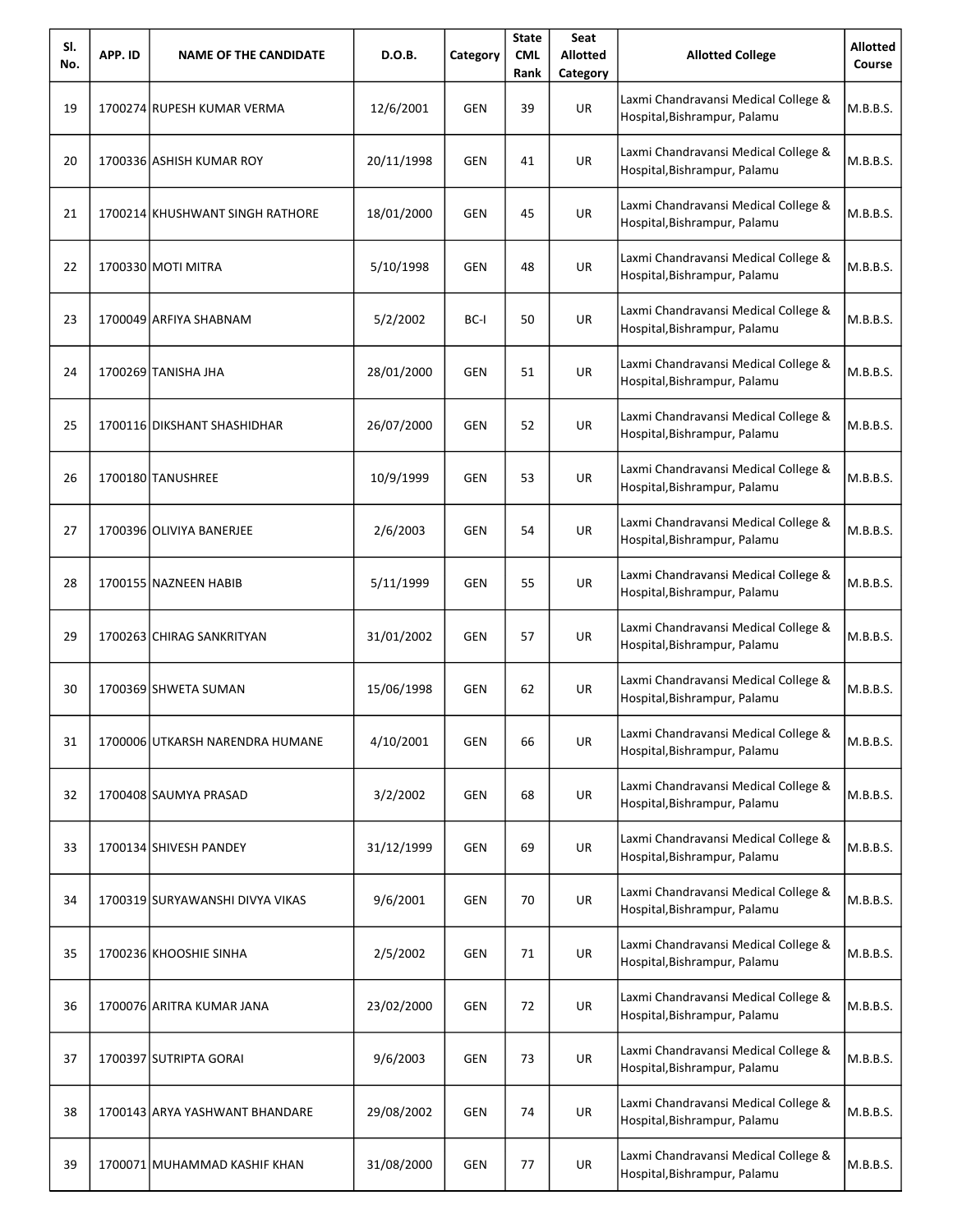| SI.<br>No. | APP. ID        | <b>NAME OF THE CANDIDATE</b>     | D.O.B.     | Category   | <b>State</b><br><b>CML</b><br>Rank | Seat<br><b>Allotted</b><br>Category | <b>Allotted College</b>                                              | <b>Allotted</b><br>Course |
|------------|----------------|----------------------------------|------------|------------|------------------------------------|-------------------------------------|----------------------------------------------------------------------|---------------------------|
| 40         |                | 1700347 SHIVMONA SHEKHAR         | 2/4/1997   | BC-I       | 78                                 | UR                                  | Laxmi Chandravansi Medical College &<br>Hospital, Bishrampur, Palamu | M.B.B.S.                  |
| 41         |                | 1700073 UPPU TARUN VENKATA SAI   | 31/03/2002 | GEN        | 80                                 | <b>UR</b>                           | Laxmi Chandravansi Medical College &<br>Hospital, Bishrampur, Palamu | M.B.B.S.                  |
| 42         |                | 1700308 GOMARE SAINATH PANDURANG | 2/4/1996   | <b>GEN</b> | 85                                 | <b>UR</b>                           | Laxmi Chandravansi Medical College &<br>Hospital, Bishrampur, Palamu | M.B.B.S.                  |
| 43         | 1700206 PRACHI |                                  | 31/05/1999 | GEN        | 86                                 | UR                                  | Laxmi Chandravansi Medical College &<br>Hospital, Bishrampur, Palamu | M.B.B.S.                  |
| 44         | 1700229 RITIKA |                                  | 3/2/2001   | GEN        | 87                                 | <b>UR</b>                           | Laxmi Chandravansi Medical College &<br>Hospital, Bishrampur, Palamu | M.B.B.S.                  |
| 45         |                | 1700294 MORE VEDANT BHIMRAO      | 19/12/2002 | <b>GEN</b> | 91                                 | <b>UR</b>                           | Laxmi Chandravansi Medical College &<br>Hospital, Bishrampur, Palamu | M.B.B.S.                  |
| 46         |                | 1700132 CHANDANI KUMARI          | 15/10/1996 | <b>SC</b>  | 93                                 | UR                                  | Laxmi Chandravansi Medical College &<br>Hospital, Bishrampur, Palamu | M.B.B.S.                  |
| 47         |                | 1700326 KAMAL KHAN               | 7/1/2001   | GEN        | 95                                 | <b>UR</b>                           | Laxmi Chandravansi Medical College &<br>Hospital, Bishrampur, Palamu | M.B.B.S.                  |
| 48         |                | 1700003 MAMTA RANI               | 22/08/2002 | BC-I       | 100                                | <b>UR</b>                           | Laxmi Chandravansi Medical College &<br>Hospital, Bishrampur, Palamu | M.B.B.S.                  |
| 49         |                | 1700249 SOUVIK GOSWAMI           | 11/9/2002  | GEN        | 101                                | UR                                  | Laxmi Chandravansi Medical College &<br>Hospital, Bishrampur, Palamu | M.B.B.S.                  |
| 50         |                | 1700165 DINESH KUMAR SINGH       | 25/12/1987 | <b>GEN</b> | 103                                | <b>UR</b>                           | Laxmi Chandravansi Medical College &<br>Hospital, Bishrampur, Palamu | M.B.B.S.                  |
| 51         |                | 1700309 LENGURE TANMAY PRASHANT  | 22/07/2002 | <b>GEN</b> | 105                                | <b>UR</b>                           | Laxmi Chandravansi Medical College &<br>Hospital, Bishrampur, Palamu | M.B.B.S.                  |
| 52         |                | 1700023 BRISHAV VEDANSH KAASHYAP | 30/08/2000 | GEN        | 106                                | UR                                  | Laxmi Chandravansi Medical College &<br>Hospital, Bishrampur, Palamu | M.B.B.S.                  |
| 53         |                | 1700190 ADITI BHARTI             | 25/03/2002 | <b>GEN</b> | 107                                | <b>UR</b>                           | Laxmi Chandravansi Medical College &<br>Hospital, Bishrampur, Palamu | M.B.B.S.                  |
| 54         |                | 1700406 AMISHA KUMARI            | 10/9/2001  | <b>GEN</b> | 109                                | <b>UR</b>                           | Laxmi Chandravansi Medical College &<br>Hospital, Bishrampur, Palamu | M.B.B.S.                  |
| 55         |                | 1700074 FARHAD KAYAL             | 27/06/1998 | <b>GEN</b> | 111                                | UR                                  | Laxmi Chandravansi Medical College &<br>Hospital, Bishrampur, Palamu | M.B.B.S.                  |
| 56         |                | 1700145 MAYURI SUSHANT           | 11/3/2001  | SC         | 112                                | <b>UR</b>                           | Laxmi Chandravansi Medical College &<br>Hospital, Bishrampur, Palamu | M.B.B.S.                  |
| 57         |                | 1700322 SORAKAYALA HRUSHIKESH    | 5/3/2004   | <b>GEN</b> | 113                                | <b>UR</b>                           | Laxmi Chandravansi Medical College &<br>Hospital, Bishrampur, Palamu | M.B.B.S.                  |
| 58         |                | 1700376 SAURABH RAI              | 9/2/2001   | <b>GEN</b> | 116                                | UR                                  | Laxmi Chandravansi Medical College &<br>Hospital, Bishrampur, Palamu | M.B.B.S.                  |
| 59         |                | 1700105 SNEH SHASHI              | 27/11/1996 | GEN        | 117                                | <b>UR</b>                           | Laxmi Chandravansi Medical College &<br>Hospital, Bishrampur, Palamu | M.B.B.S.                  |
| 60         |                | 1700211 GOURAV VISHAL            | 16/02/1998 | GEN        | 118                                | <b>UR</b>                           | Laxmi Chandravansi Medical College &<br>Hospital, Bishrampur, Palamu | M.B.B.S.                  |